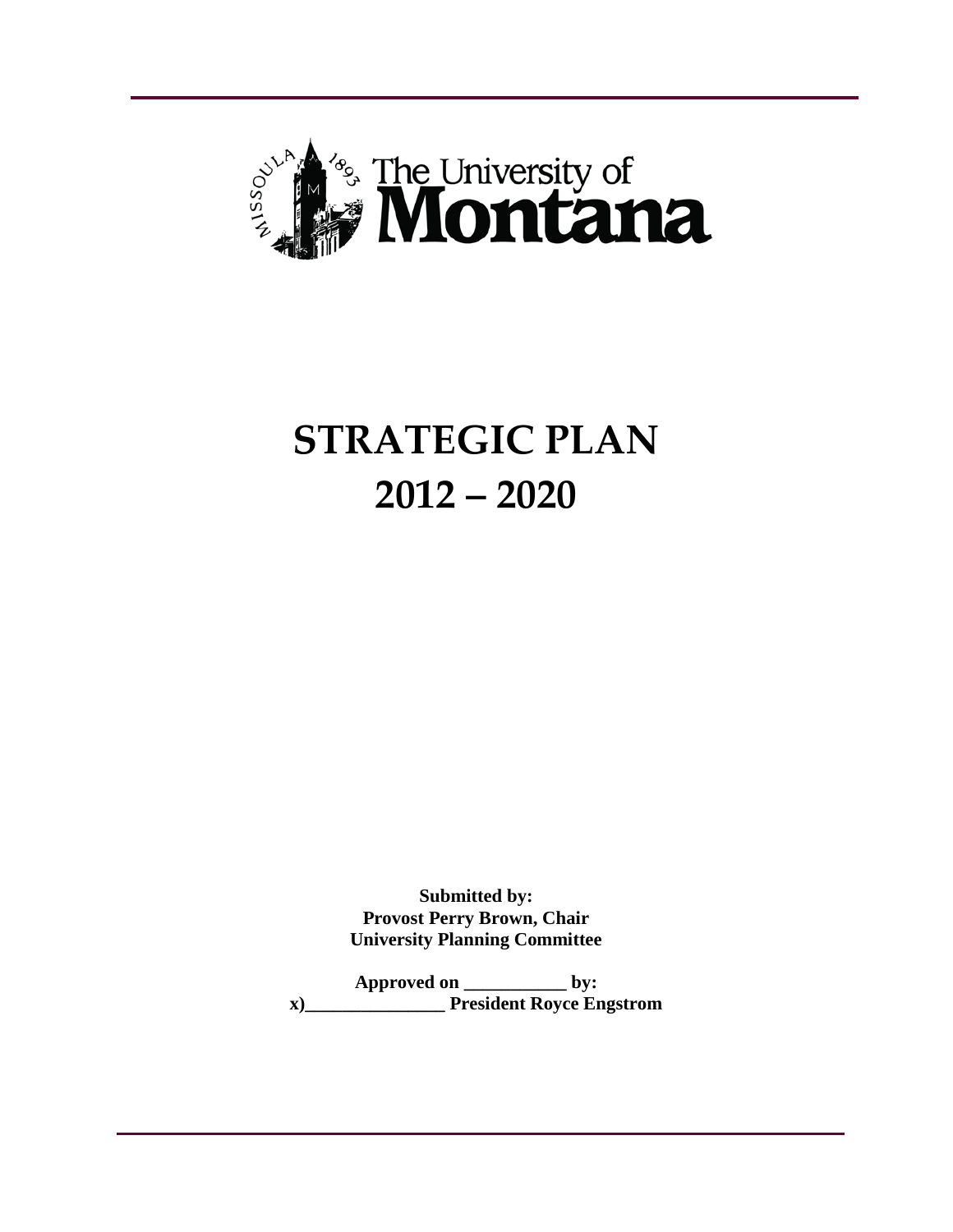# **INTRODUCTION**

The University of Montana Strategic Plan sets forth the mission, vision, essential values, strategic issues, objectives, actions, and indicators that will guide the University's journey from 2012 through 2020. This plan is consistent with, and has been developed to support, the goals of the Montana University System Strategic Plan. The University of Montana Strategic Plan is a living document that will be renewed annually through an ongoing, participatory, and transparent planning process.

The Plan will also identify specific priorities and executable actions prior to each biennium. These will be outlined in the final section of the plan: Biennial Priorities. Therefore, in addition to describing the strategic issues and objectives that will inform the strategic direction of the University, this edition of the plan highlights actions to be accomplished from the time of initial publication through 2013.

Adequacy of resource allocation and the effective application of institutional capacities are integral to the accomplishment of the University's mission. The plan therefore reflects the interdependent nature of the University's operations, functions, and resources, including not only instruction and research, but also infrastructure and support functions. The scope of the plan includes, but is not limited to:

- Institutional goals and priorities;
- Programs;
- Enrollment;
- Fiscal resources:
- Human resources:
- Fundraising priorities;
- Capital resources, including debt financing and philanthropy;
- Buildings (classrooms, labs, office, special use, event, and support space); and
- Information technology (instruction and research technology, computers, networks, enterprise systems, and linkage to external and shared data sources).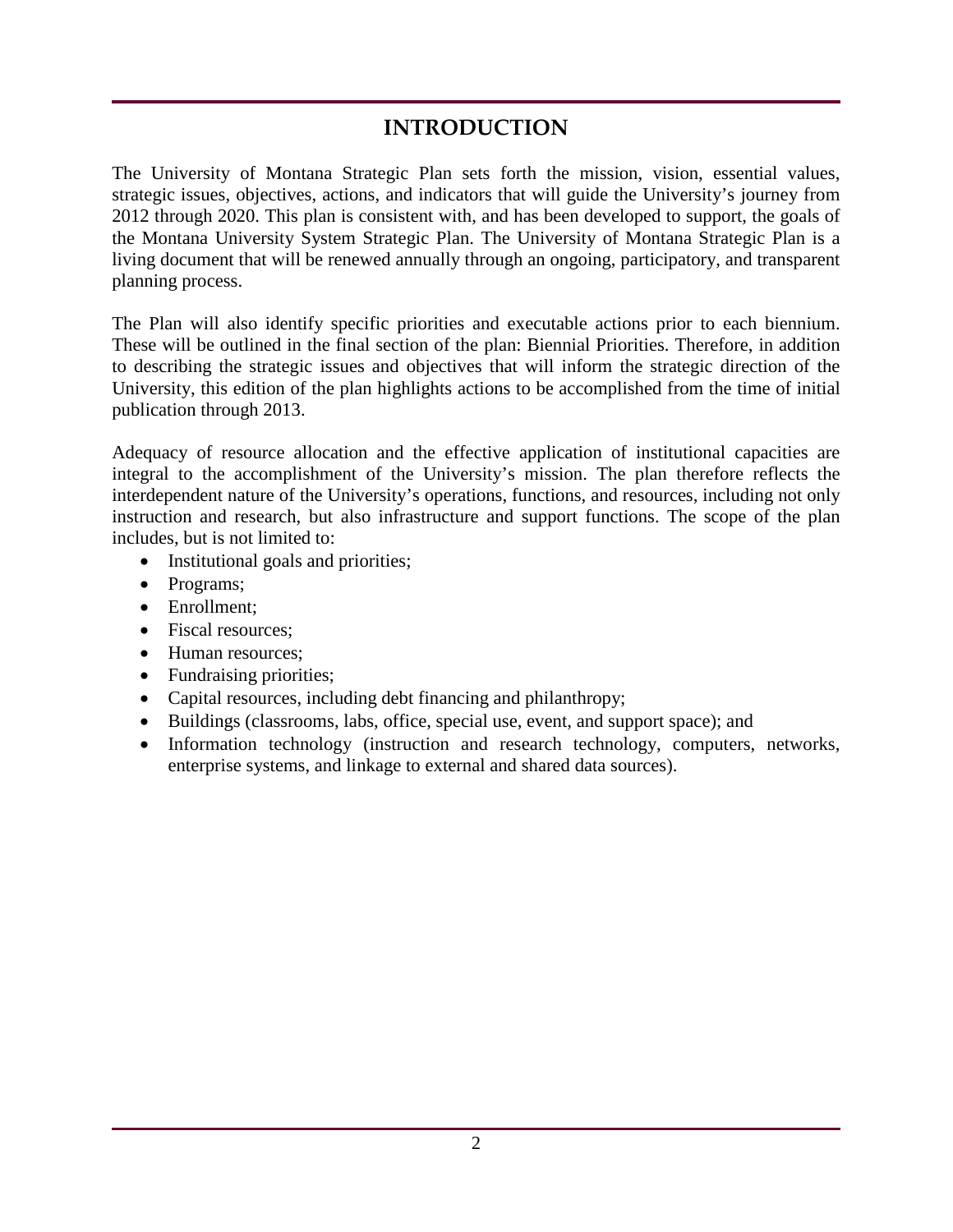# **DESCRIPTION OF THE UNIVERSITY OF MONTANA-MISSOULA**

The University of Montana (UM) is one of two doctoral research universities in Montana and serves as the flagship of four affiliated campuses. For more than a century, it has maintained a liberal arts tradition as the foundation for undergraduate, professional, and graduate education. Breadth of programming and a solid interdisciplinary foundation foster the critical thinking and integrative problem solving skills needed by  $21<sup>st</sup>$  century citizens.

#### *INSTITUTIONAL CONTEXT*

Located in the second-largest and most diverse urban center in the state, UM flourishes in a setting that combines international cosmopolitanism, cultural diversity, social awareness, natural wilderness, and scenic beauty. Capitalizing on its proximity to the northern Rocky Mountains, the University has developed world-class programs related to the environment. Human health and development provide primary emphases in biomedical sciences and related programs. As a major center for the arts and culture in Montana, UM nurtures artists, performers, and writers. Students study a rich array of cultures through academic programs, special institutes, and more than 100 student/faculty exchange agreements. The University of Montana is further committed to meeting societal needs through strong programs in business, forestry and conservation, education, journalism, the arts, health professions, and law. It takes pride in the engagement of its students beyond the campus. Indeed, the articulation of programs responsive to the challenges and demands of local, national, and global communities continues to set UM apart. UM maintains an Office for Civic Engagement and is home to the Montana Campus Compact, part of a national coalition dedicated to promoting community service, civic engagement, and service learning in higher education. UM's emphasis on student engagement has earned it the Community Engagement Classification by the Carnegie Foundation for the Advancement of Teaching and a listing on the national President's Higher Education Community Service Honor Roll. UM has significantly enhanced its research and creative profile over the last 20 years, with substantial investment coming from sources other than state appropriations. The UM Foundation works with the University to develop private resources for the campus, its staff and students. The University's many outreach activities provide a great resource to the state and community and include athletic events, art events and tours, partnerships with state, regional, and tribal agencies, and involvement with K-12 education.

Enrollment has continued to grow, with an increase of 15% in the past five years. Fall 2010 enrollment was 15,642 students, 71% at the baccalaureate level, 13% at the graduate level, and 16% in two-year and/or certificate programs. Of incoming students, 76 % are Montana residents, the majority are women, and the average ACT score is 23. Although approximately one-third of entering freshmen require developmental math, English, or both, that number is decreasing. In addition to the more than 2,500 first-time freshmen, nearly 1,000 undergraduate transfer students and 500 graduate students choose UM each year. In 2010, 1,873 baccalaureate, 473 master's, 63 research doctoral, and 170 professional doctoral degrees were conferred. In response to enrollment increases, the University has hired additional faculty, increasing from 734 in 2005 to 834 in 2010. Over 600,000 square feet of space have been added to campus facilities for student, academic, and research use, an increase of approximately 25% since 2000. Research programs have grown by a compound annual rate of 11.7% in the past decade. UM also provides an array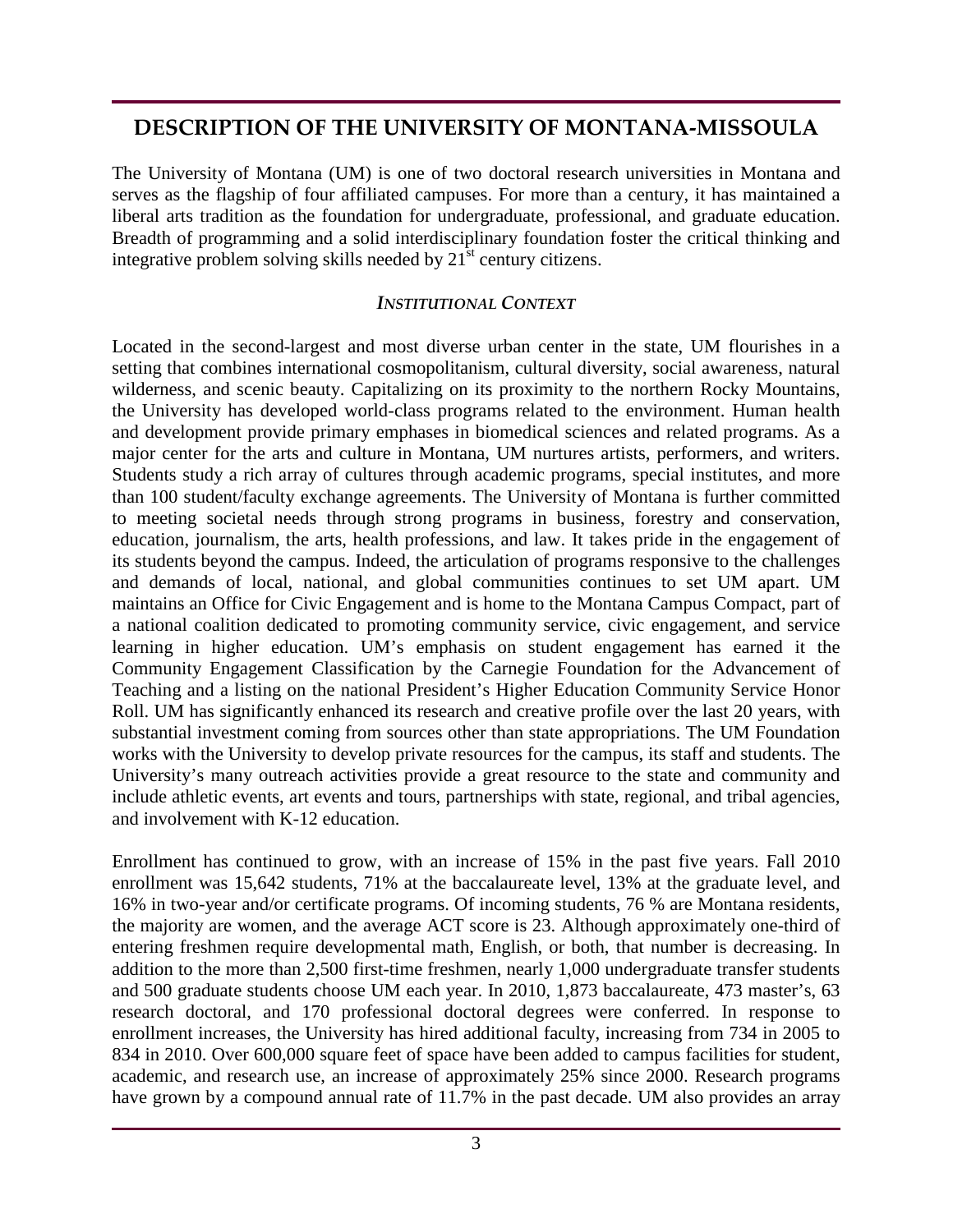of student services, including residence life programming, dining, student clubs and organizations, advising, counseling, recreation and intramural sports, Grizzly Athletics, lectures, cultural events, tutoring, financial aid, and work-study opportunities.

The Lumina Foundation's Delta Cost Project showed UM to be the *most cost-efficient* public research university nationally. UM's level of expenditure per student is lowest in the nation for flagship universities and is 22% lower than the average for WICHE states. UM plans and allocates resources in a proactive and participative process called the Planning-Assessment Continuum, part of a comprehensive strategic resource management process that is critical to the University's ongoing success.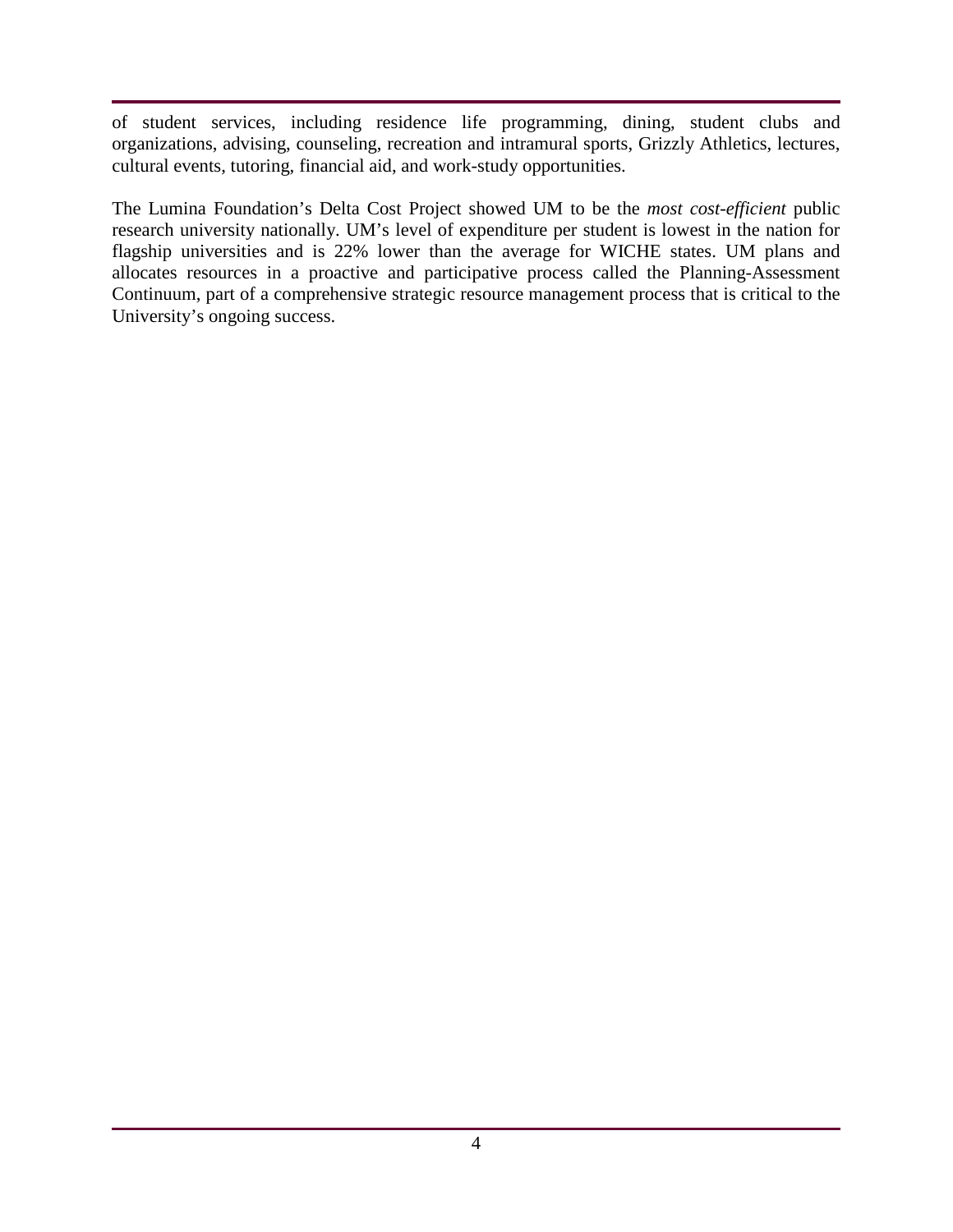# **MISSION, VISION, AND CORE VALUES**

#### *UM MISSION*

The University of Montana pursues academic excellence as demonstrated by the quality of curriculum and instruction, student performance, and faculty professional accomplishments. The University accomplishes this mission, in part, by providing unique educational experiences through the integration of the liberal arts, graduate study, and professional training with international and interdisciplinary emphases. The University also educates competent and humane professionals and informed, ethical, and engaged citizens of local and global communities; and provides basic and applied research, technology transfer, cultural outreach, and service benefiting the local community, region, State, nation and the world.

#### *UM VISION*

The University of Montana will lead as a globally focused public research university that serves the state, nation, and world. Intrinsic to mission are the underlying values of **leadership**, **engagement, diversity**, and **sustainability**. These essential values underpin our preparation of graduates and contributions to society in the  $21<sup>st</sup>$  century through high-impact teaching, research, creative scholarship, and service. The University of Montana will be recognized as a place of opportunity for those who study and work in a dynamic learning environment. It will be a place of vitality through its academic, cultural, and athletic performance. We will realize our mission and vision through continuous, intentional integration of planning, budgeting, implementation, and assessment. The University of Montana will drive economic, cultural, and social development of Montana and the Central Rockies.

#### *CORE VALUES*

The University has identified four core values that drive every aspect of its mission and vision: Leadership, Engagement, Diversity, and Sustainability. These values both ground and inspire everything The University of Montana pursues, as expressed in the strategic issues.

#### **LEADERSHIP**

The University of Montana aims to produce graduates with leadership skills and potential, with the anticipation that they will become local, state, regional, national, and international leaders appropriate to their aspirations and experience. We expect our faculty members, staff, and administrators to be leaders in their areas of expertise and within their professional societies and organizations.

#### **ENGAGEMENT**

The University of Montana is committed to instilling a passion for discovery, learning, and service in its students and faculty, connecting curricular content, student life, and experiential learning opportunities with the principles and aspirations of societal and cultural contributions.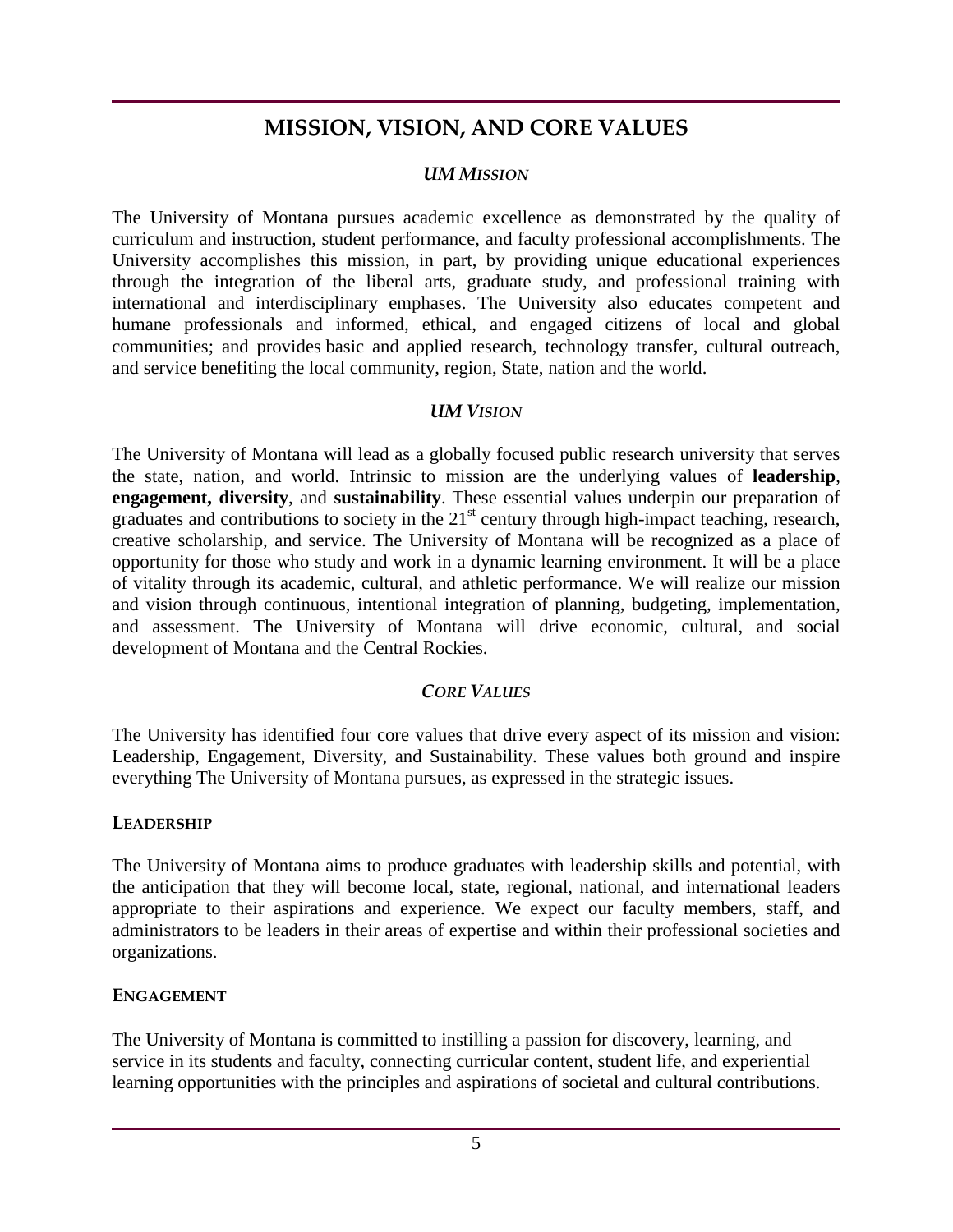As articulated in our Mission Statement, the University "seeks to educate competent and humane professionals and informed, ethical, and engaged citizens of local and global communities."

## **DIVERSITY**

"The University of Montana seeks to enhance diversity by recognizing and embracing the differences in age, ideas and perspectives, disabilities, abilities, creed, ethnicity, gender identity, gender expression, veteran status, national origin, race, religious and spiritual beliefs, sex, sexual orientation, and the socioeconomic and geographic composition of its faculty, administrative professionals, staff, and students. In its effort to enhance diversity, The University of Montana recognizes that particular focused effort must be placed on including members of groups who have historically been subject to discrimination and are still underrepresented in the campus community." UM Diversity Strategic Plan, 2009

## **SUSTAINABILITY**

The University of Montana models a pathway to economic, financial, environmental, and cultural sustainability in every aspect of mission fulfillment. It fosters principles of sustainability within the processes and cultures of the University, and it infuses issues of ecological, social, and economic sustainability into courses across the UM curriculum. Consistent with the broader concept of sustainability, the University's initiatives ultimately seek to enhance students' understanding of the interconnectedness of ecological, social, and economic issues.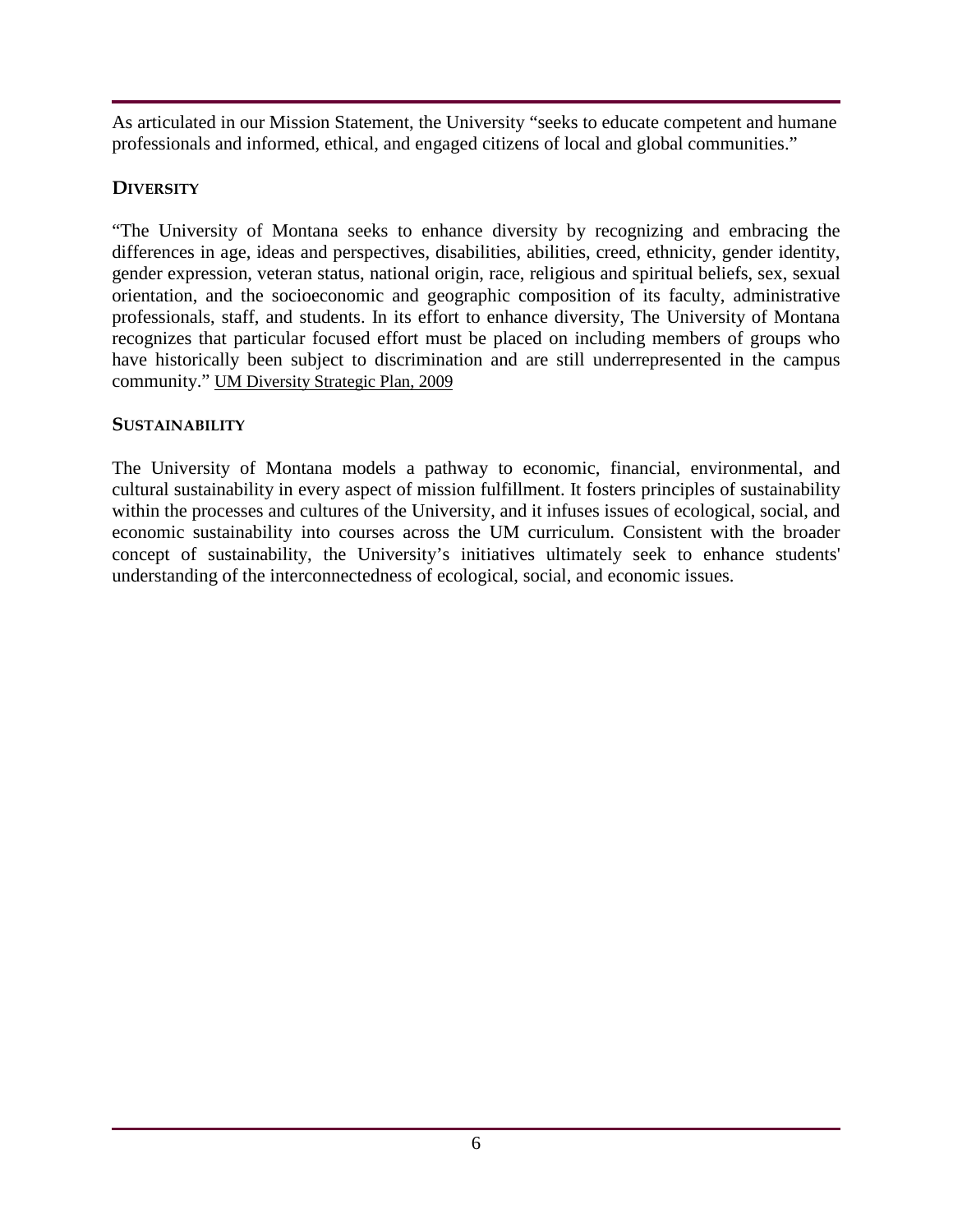# **STRATEGIC ISSUES**

In this section of the plan, strategic issues are described, and objectives and indicators of success are identified. Strategic issues are essential elements that articulate the University mission. The strategic issues collectively encompass and individually manifest critical elements of the University's mission. Under each strategic issue, objectives are identified, along with verifiable indicators of achievement that form the basis for assessing the accomplishment of the objectives.

#### **PARTNERING FOR STUDENT SUCCESS**

Student success is a top priority for The University of Montana. In 2008, the University adopted the *Partnering for Student Success* plan aimed at enhancing students' experiences and increasing student retention and graduation. The plan identifies six key objectives critical to student success in college and sets forth actions to promote a successful first year for entering freshmen and to address the needs of returning students. As part of the plan, UM created an Office for Student Success charged with developing, implementing, and coordinating initiatives to increase students' persistence toward graduation. UM seeks to improve students' success by addressing their preparedness for college-level work, improving their transition to college, providing an integrated early curriculum, increasing student engagement and support, and emphasizing faculty and staff development. One goal of the *Partnering for Student Success* plan is to reach an 80% first-year retention rate by 2013, to place UM in the top quarter of peer institutions. Collaboration to achieve these objectives is strong. For example, orientation activities, organized by Enrollment Services in collaboration with the Office for Student Success, provide students with the resources and instruction that enable them to benefit from the opportunities available on campus at the very start of their college careers. Faculty, staff, and students are well informed and supportive of the initiatives outlined in the plan. Since the inception of the plan, first-year retention has improved from 69% to 74%.

## *Objectives:*

- Preparing K-12 students
- Transitioning to college
- Integrating the early college curriculum
- Engaging students
- Strengthening student support
- Emphasizing faculty and staff development

## *Indicators of Success*

To measure achievement of this portion of its mission, the University compiles, analyzes, and reports key indicators for each objective, including academic preparation of incoming students, freshman success, integration, engagement, student support, and faculty and staff development. Objective measures of student success such as retention and graduation rates allow for trend analyses and comparison to national benchmarks, and provide longitudinal data to measure program improvement. Surveys and other instruments that capture students' perceptions help assess student engagement, the most accurate predictor of student success, while co-curricular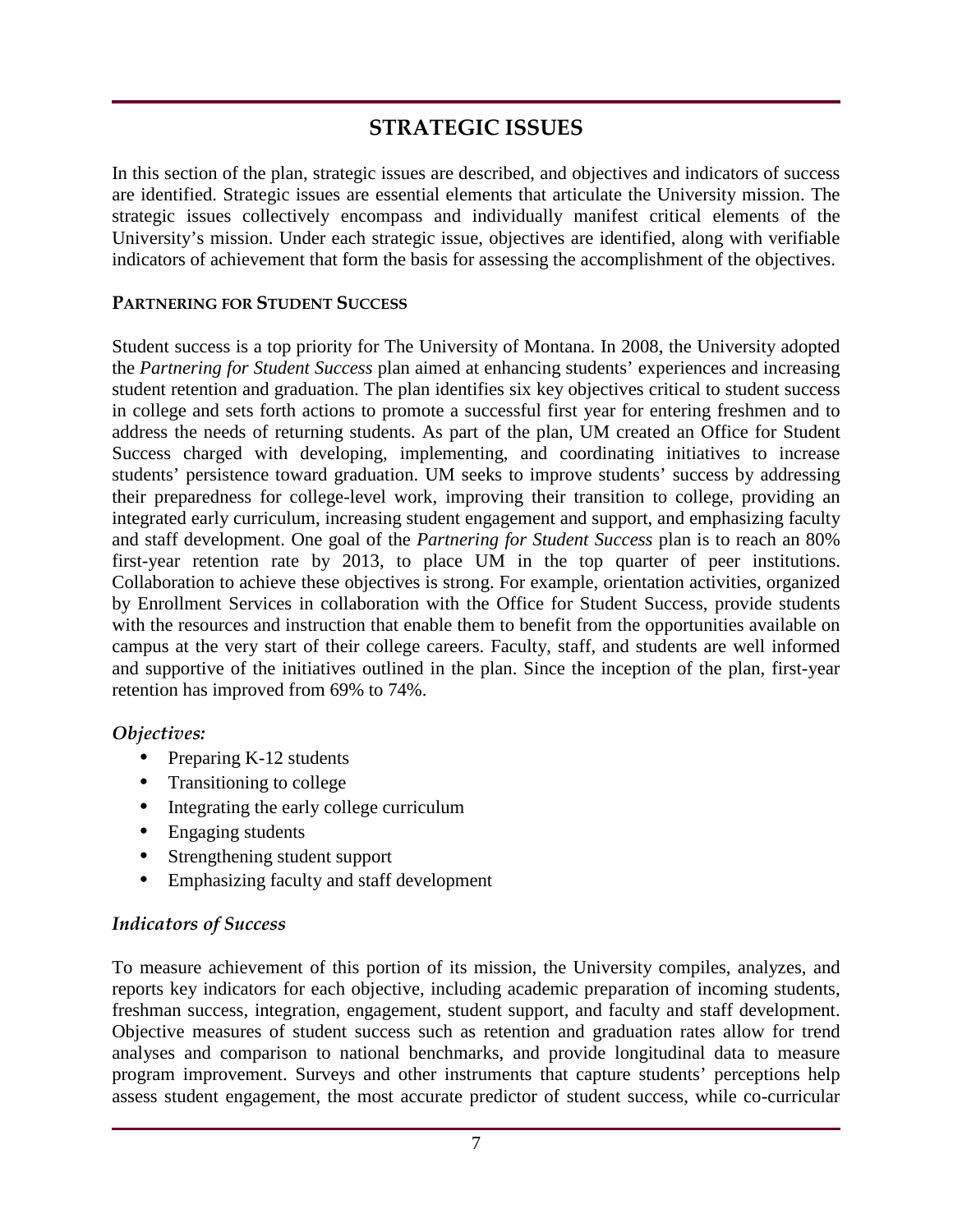opportunities and support services offered by the University indicate the degree to which the University is marshaling its resources to add value to the student experience and facilitate desired student outcomes.

- Incoming academic credentials (GPA, test scores)
	- $\triangleright$  Strategic Target: 3.5 GPA; 24 ACT
- Percentage of Montana high school students accepted into UM participating in a full college preparatory curriculum
	- $\triangleright$  Strategic Target: 75%
- College continuation rates
	- $\triangleright$  Strategic Target: 70%
- Freshman success (GPA and first-year retention rates)
	- $\triangleright$  Strategic Target: 3.25; 83%
- Declaration of major
	- Strategic Target: 100% by  $45<sup>th</sup>$  credit hour completed;
- Enrollment in freshman seminars and experiential opportunities
	- $\triangleright$  Strategic Target: 50% of freshman class
- Six-year graduation rates
	- $\triangleright$  Strategic Target: 60% of freshman cohort
- Retention and graduation rates for students in two-year programs (COT)
	- $\triangleright$  Strategic Target: 65% of cohort; 50% of cohort
- Participation in student success initiatives (e.g., tutoring, mentoring, early alert, Math Pilot, Study JAM, career counseling services, online training)
	- $\triangleright$  Strategic Target: 30% increase in utilization
- Provision of tailored services to meet diverse student needs
	- Strategic Target: 100% of students rating services satisfactory or better
- Availability of need-based financial aid
	- $\triangleright$  Strategic Target: Reduce unmet need by 50%

# **EDUCATION FOR THE GLOBAL CENTURY**

The University's Academic Strategic Plan, endorsed by the Faculty Senate in 2009, identified the need to create a gateway to discovery experience focused on the challenges of the global century for all incoming students at each level of postsecondary education. At the same time, the University recognizes the need to support and strengthen foundational academic programs. For all students, curricula will focus on producing workers and leaders who make a difference in the cultural and economic fabric of Montana and the world.

Two-year education must respond to local, regional, national, and global needs. The curriculum provides hands-on, practical experience with real-world applications, as well as developmental coursework to ensure that students are prepared to succeed in the college environment and in the field. The curriculum also provides academic certificates, two-year degrees, and college transfer programs for students desiring to enter baccalaureate programs.

In moving toward a Global Century baccalaureate model, a conceptual framework for the overall undergraduate academic experience will be developed to ensure that there is a context in which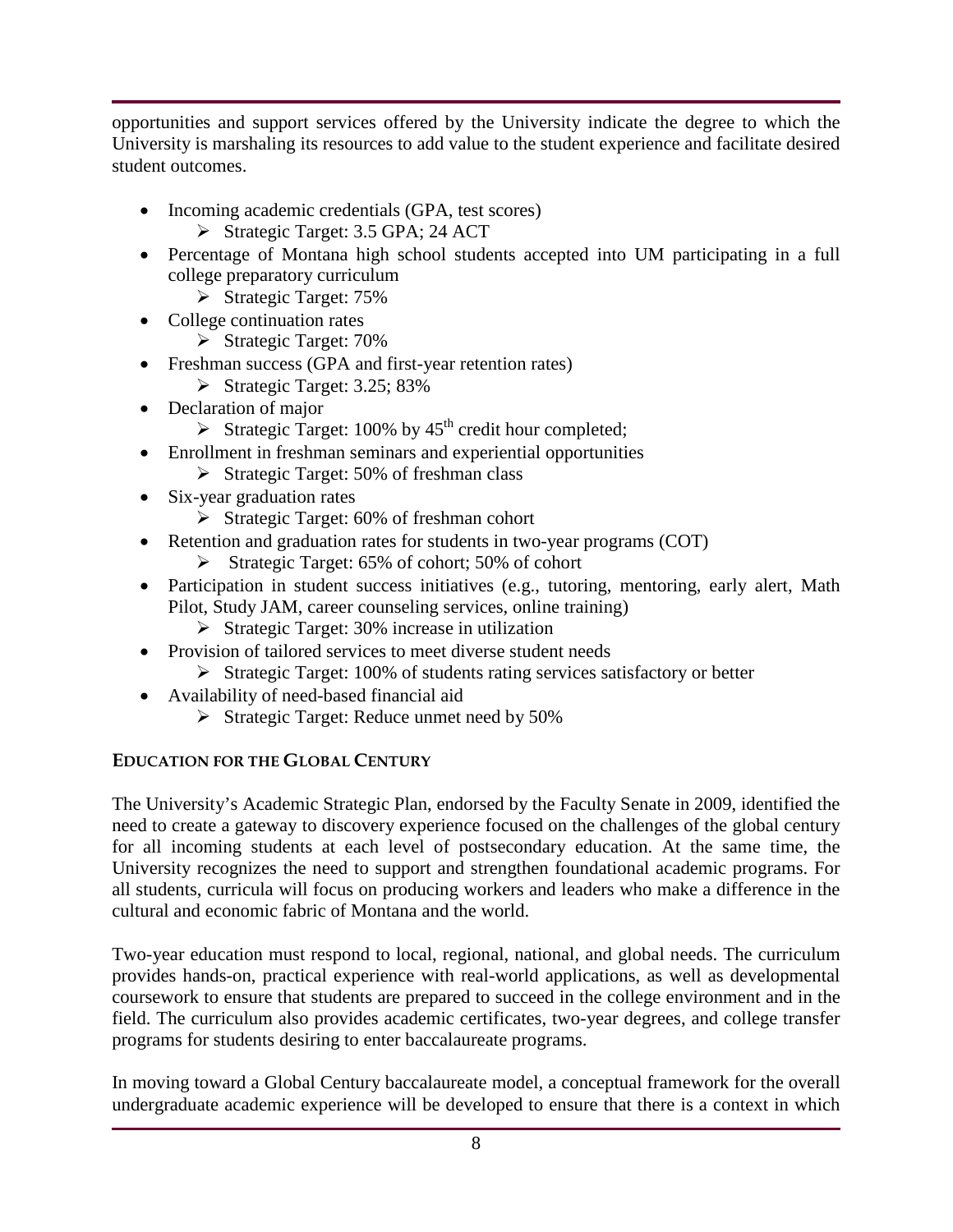students can contemplate their overall education (focusing on interdisciplinary big questions or grand challenges that we face as a world society). Additionally we will ensure that there are opportunities for students to put their education to work, both during their college career and post-graduation. Academic Departments, Career Services, Internship Services, and Study Abroad will work collaboratively to offer students opportunities to gain experience closely allied with their academic interests and to engage more immediately with the global society. This engagement will involve both international travel and virtual classrooms, connecting students and faculty globally. For high achieving baccalaureate students, UM offers special experiences through the Davidson Honors College Living Learning Community.

At the graduate level, UM will offer programs that capitalize on the unique location and intellectual and cultural resources of the campus and it will develop opportunities for interdisciplinary collaboration and scholarship. The University aspires to produce graduates who lead in all realms of society: creating cultural events and arts performances, engaging in leadingedge science, fostering entrepreneurship, creating new technologies, and serving society through educational, political, government, and business leadership.

## *Objectives:*

- Strength in foundational academic programs
- Two-year programming responsive to local, regional, state, and national needs
- Global engagement and leadership at all levels
- Discovery and innovation through graduate education

# *Indicators of Success*

To measure fulfillment of this portion of its mission, UM collects, analyzes, and disseminates information using a wide variety of indicators, ranging from numerical data (number and placement of graduates in the workplace) to more qualitative analysis of students' progress toward program-level learning outcomes. Effective two-year programming leads to job placement for students who complete a degree or other credential, requiring that the programs align with needs in the local, regional, and national communities. In addition, acquisition of learning outcomes can be measured with licensure exams as well as progress beyond the twoyear degree. At the baccalaureate level, students who are engaged excel in the classroom and participate in co-curricular activities, meeting program- and institution-level learning outcomes. These students will apply their content knowledge, critical thinking, and problem solving abilities to address global and local issues. Strategic growth at the graduate level demands careful planning and implementation of programs that match the expertise of faculty and the needs of communities and students. Finally, the University must measure the impact it has on its students, and the subsequent impact its students and faculty have on the world, as indicated by a range of both direct and indirect criteria, including civic engagement, recognition and awards of distinction, and development of significant contributions or inventions.

- Existence of an active Program Review process
	- $\triangleright$  Strategic Target: 100% of academic programs evaluated on 7-year cycle
- Existence of program-specific learning outcomes
	- $\triangleright$  Strategic Target: 100% of academic programs publish learning outcomes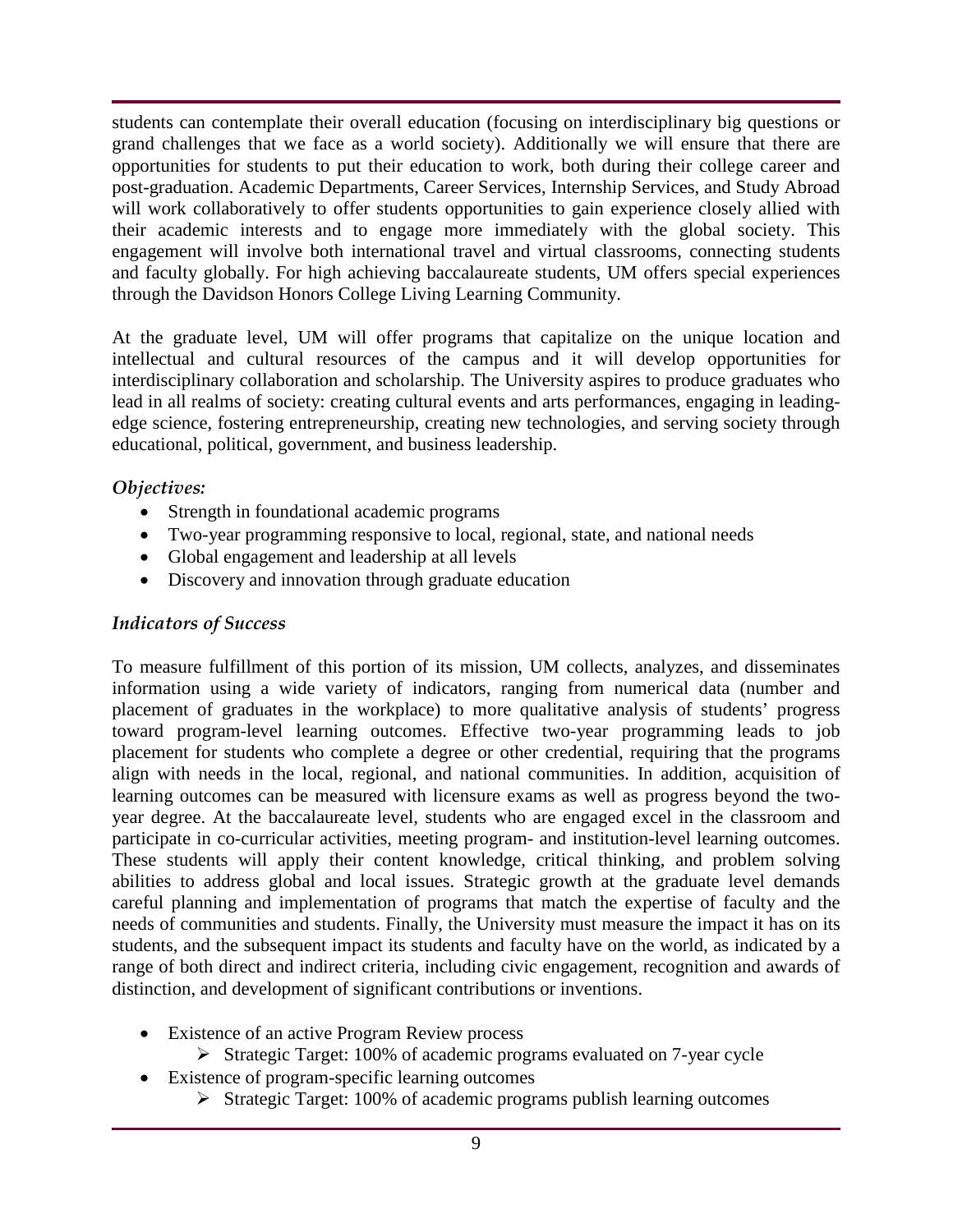- Alignment of programs and placement of graduates
	- Strategic Target: 90% of graduates employed in discipline or allied field, or enrolled in advanced degree programs
- Transfer rates from two-year to four-year colleges and universities
	- $\triangleright$  Strategic Target: 75% of graduates in associate degree programs
- Enrollment in the Bitterroot College Program (BCP)
	- $\triangleright$  Strategic Target: 800 students (headcount)
- Enrollment of students from other countries in sufficient number and geographic diversity
	- $\triangleright$  Strategic Target: 10% of student body
- Participation in co-curricular, study abroad, and service learning activities
	- $\triangleright$  Strategic Target: 75% of undergraduate students
- Curricular development in support of global action and responsibility
	- $\triangleright$  Strategic Target: 800 students enrolled in the Global Leadership initiative
- Advanced degrees awarded
	- $\triangleright$  Strategic Target: 100% increase
- Graduate research and creativity that contribute to Montana's place in global and local contexts
	- $\triangleright$  Strategic Target:
		- 90% of doctoral students:
			- publish or co-author a scholarly article, monograph, or book,
			- present or co-author a paper/poster at a national or international conference, or
			- serve as co-investigator on an extramurally-funded research project
		- 100% of visual and performing arts students demonstrate their skills in prestigious performances
		- 5% of graduate students receive national or international recognition
- Enrollment in new graduate programs
	- $\triangleright$  Strategic Target: 1000 new students
- Increase in number of institutionally supported TAs/RAs and in competitiveness of stipends
	- $\triangleright$  Strategic Target: 400 additional assistantships; stipends at or above national median

## **DISCOVERY AND CREATIVITY TO SERVE MONTANA AND THE WORLD**

Scholarship, research, and creative work are central to the lives of faculty, students, and staff, and to academic programming at The University of Montana. Expectations are strong for faculty to engage in leading-edge research and creative scholarship that result in publications, exhibitions, performances, and presentations. A deeply rooted belief at all levels within the University is that strong, active faculty scholarship is integral to the University's ability to offer high quality educational programs. The University's Mission Statement refers explicitly to the centrality of research and creative work in the University's programs. Therefore, The University of Montana supports research, scholarship, and creative work across the natural and physical sciences, social and behavioral sciences, arts, and humanities, and works to enhance opportunities for interdisciplinary connections. By fostering an entrepreneurial spirit in the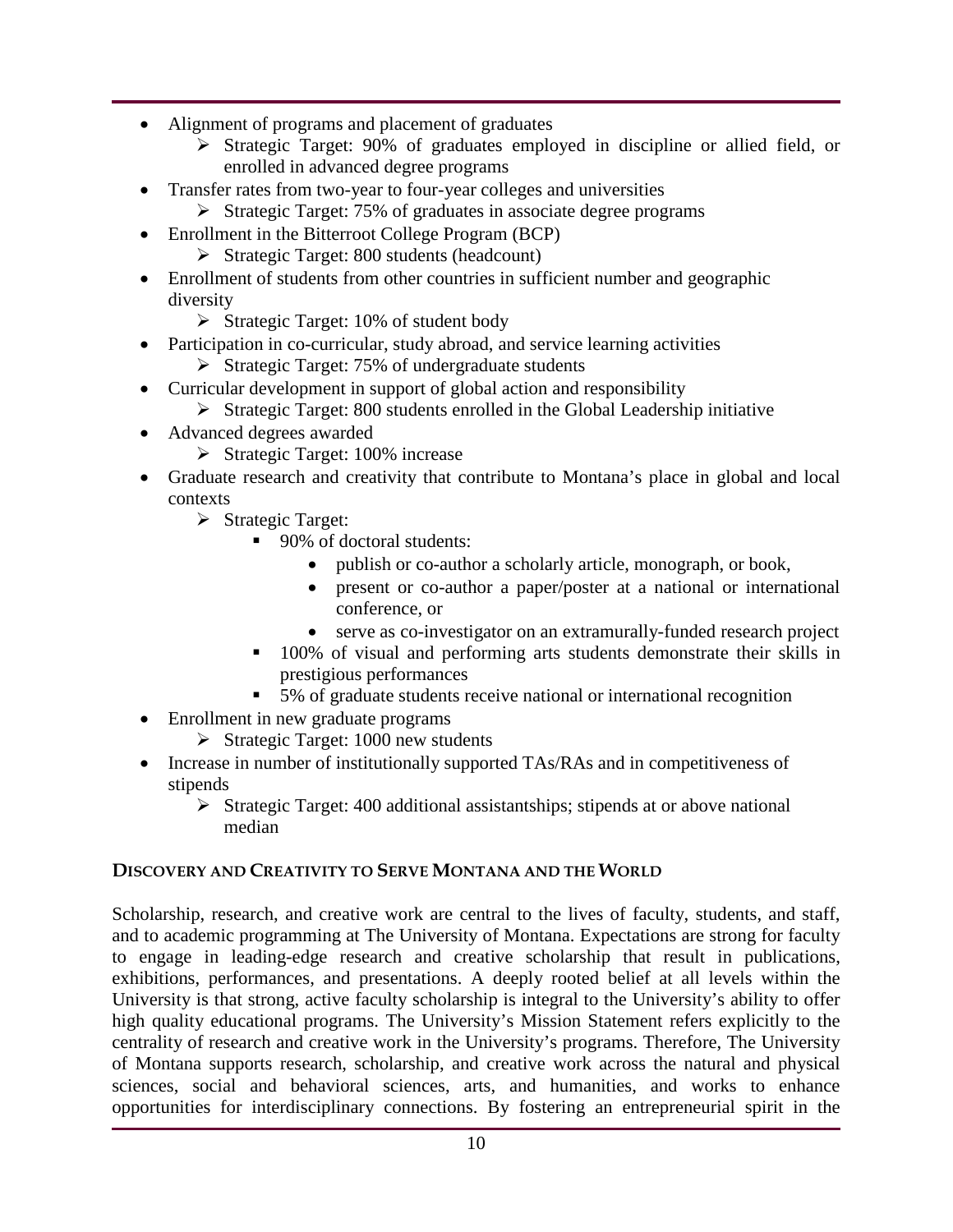community of research and technology, UM transforms discovery into application in ways that benefit the state, region, and nation. So, too, the University identifies programs of distinction from across the campus in order to stimulate the development of programs that are on the verge of national or world-class excellence and poised to move into this category. Research is an investment that enhances the intellectual vitality, the economic viability, and the teaching mission of the University. In addition, the scholarly, creative, and research activities and programs of faculty serve as a critical base for the University's diverse graduate and undergraduate programs by providing opportunities for students to learn content, methods, skills, values, and approaches of a discipline from faculty mentors and advisors who are leaders in their fields. Students have many opportunities to share their own research and creative work, such as exhibitions in the art gallery at the University Center, poetry readings, and poster presentations at the annual UM Undergraduate Research Conference or the UM Graduate Student and Faculty Research Conference.

## *Objectives:*

- Enhance contributions by faculty and students through research
- Expand knowledge and cultural richness through creative scholarship
- Advance today's discoveries to tomorrow's products through technology transfer, contributing to the creation of innovations, jobs, and business opportunities

Programs of discovery and creativity are essential to a vital learning environment and to ensuring that learning at all levels is at the leading edge of knowledge and practice. Both research and performance are critically important to UM.

## *Indicators of Success*

The research, creative, and applied skills of the University's faculty and students represent critical components of the fulfillment of its mission, contributing to academic excellence, production of informed citizens, and cultural, social, and economic contributions to society. Faculty scholarship must be disseminated to make a contribution and its impact is recognized and indicated through extensive publication of journal articles, semi-technical and popular publications, books and book chapters, reports and technical papers, artistic presentations and exhibitions, documentaries and broadcast productions, presentations at professional meetings at other scholarly institutions, contributions to the functioning of governmental and other agencies, success in competitive proposals, and receipt of awards. The University of Montana provides for regular and systematic evaluation of faculty performance in order to ensure effectiveness in teaching, research, and creative work. These evaluations include measures of productivity, quality, and impact.

- Number and stature of publications, performances, and exhibitions
	- $\triangleright$  Strategic Target: 750 publications; 450 performances and exhibitions annually
- National and international awards and recognitions
	- $\triangleright$  Strategic Target: 10% of faculty receive national or international level awards each year
- Volume and stature of extramurally-funded research activity
	- $\triangleright$  Strategic Target: \$140M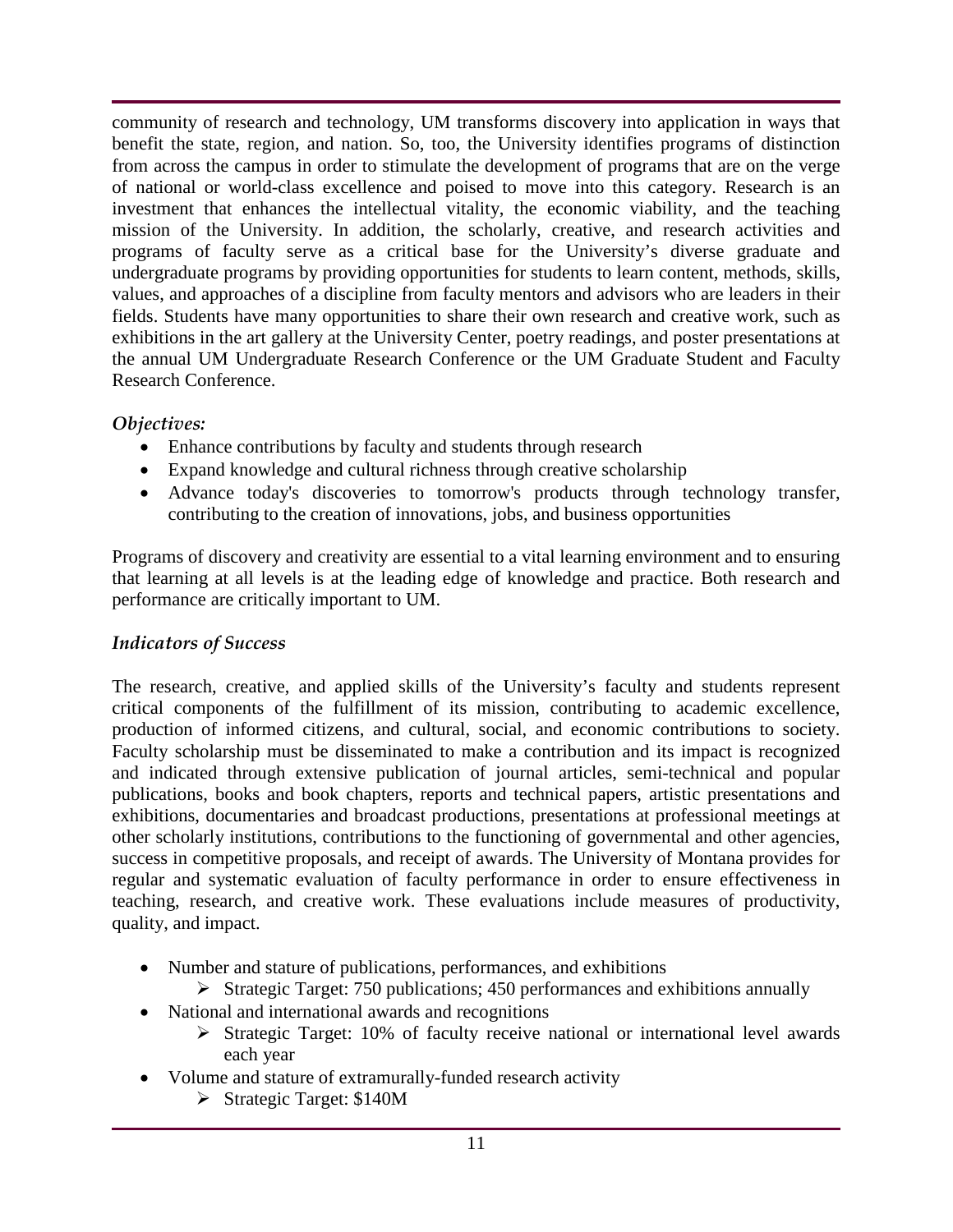- Patents, invention disclosures, and license agreements
	- $\triangleright$  Strategic Target: 17 patents, 35 invention disclosures, and 6 license agreements
- Spinoffs and business start-ups
	- $\triangleright$  Strategic Target: 2 spinoffs/business start-ups

# **DYNAMIC LEARNING ENVIRONMENT**

The University of Montana is consistently recognized as one of the most attractive and enticing campuses in the nation. Community and campus engagement literally means that the lives of the students, faculty, staff, alumni, and friends of the University are centered on the campus. People are drawn to UM by the challenge of academic rigor, richness of experience, beauty of and the engagement with surroundings, and opportunities for lifelong learning, as well as by the cultural and entertainment experiences. Possibilities range from sold-out athletic events that feature perennial championship teams, to galleries, campus theaters, and arenas filled to capacity for performances featuring local and world famous visual and performing artists. UM builds upon its "sense of place" in the Central Rockies with a vibrant and dynamic learning environment, where the natural surroundings are integrated into the curriculum. The inquisitive, engaged, and interactive nature of the community creates a discourse of activism and scholarship across a spectrum of societal issues. The University delivers knowledge via both traditional classroom lectures and seminars, which are taught by world-renowned faculty, and utilize high-speed data transmission to deliver web-based and video-based classes to rural and place-bound learners. These classrooms reach out to surrounding communities with curricula specific to meet the needs of the local community. Regional outreach activities include partnerships ranging from RezNet (national, web-based Native American news media, sponsored by the School of Journalism) to the Montana Repertory Theatre (the largest touring dramatic troupe in the nation) and the awardwinning Montana PBS. On campus, the University models sustainability, leadership, and diversity in its facilities and campus practices, its financial practices, its workforce and student body, and its culture. The Payne Family Native American Center (dedicated in 2010) is a good example of a space where students of diverse backgrounds mingle, interact, attend classes, study, receive services, and get to know each other in both formal and informal settings. It is sustainable in the LEED sense, and also in the sense of financial stability and community.

# *Objectives:*

- People Lead in recruiting, retaining, and developing the highest quality students, faculty, and staff
- Programs Provide programs of distinction, engaging local to world-wide partnerships, connecting programs to our unique locations
- Infrastructure Utilize technologies and practices that optimize the learning experience while modeling sustainability
- Culture Inspire an atmosphere where engagement and passion for learning thrive
- Place Integrate the character of the campus environment into discovery and instruction

Creating a dynamic learning environment is a multifaceted endeavor that involves actions in many different parts of the University.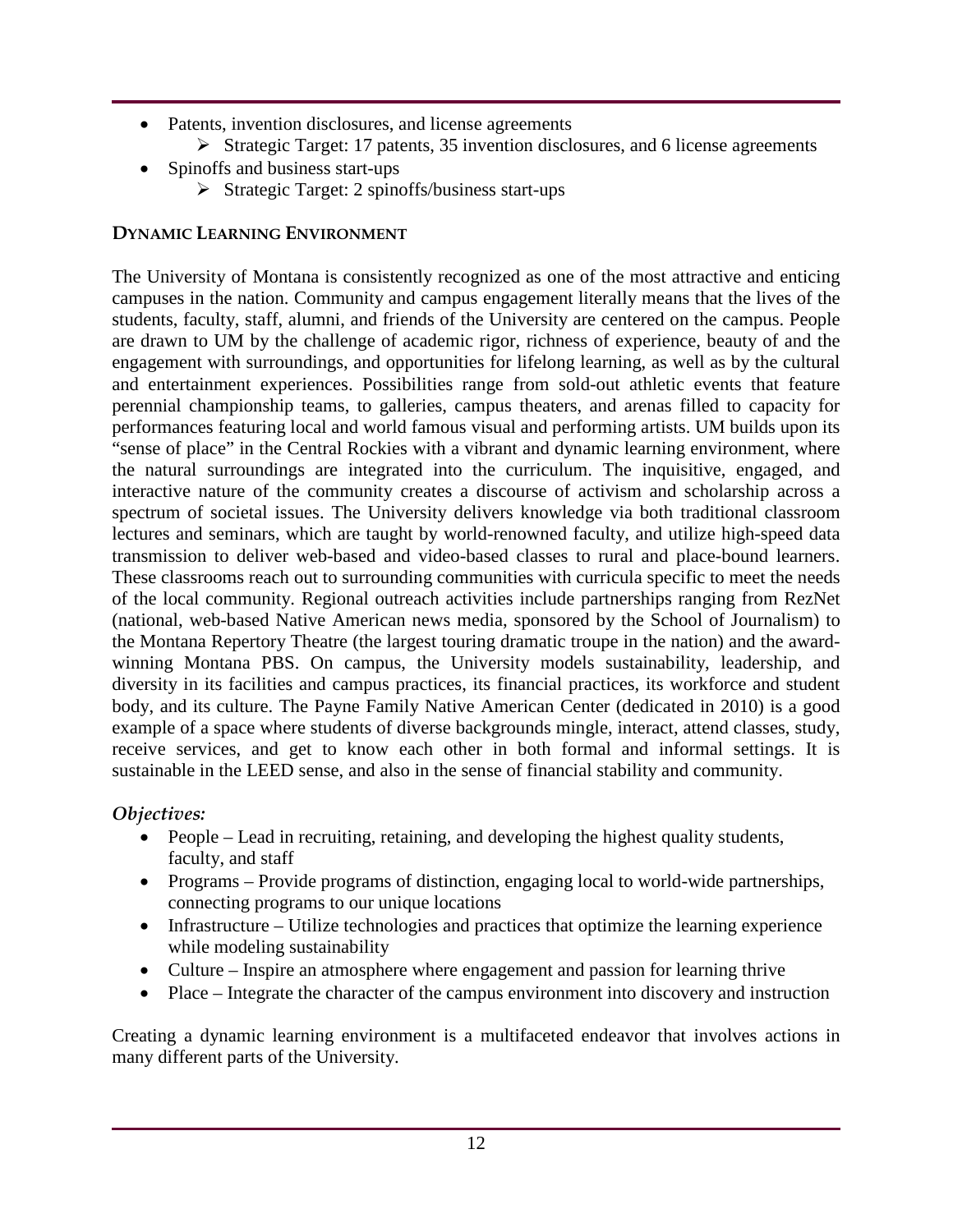# *Indicators of Success*

This segment of our mission is characterized by a broad set of components, including provision of technology and infrastructure, experiential learning, partnerships, engaged faculty, staff, and students, and opportunities for community participation. As a result, the indicators are wide ranging. In order to realize our aspiration to become a university where learning is transformative and integrated into the fabric of student and community life, traditional assessment of learning outcomes at the program level is required, but not sufficient. To determine the effect of this campus in the lives of our community members, we must assess the learning environment itself, and its impact on students, faculty, and staff, as well as their consequent imprint on the global community.

Student and public perceptions will address the significance of specific activities in building a cohesive community. Standard measures of recruitment, retention, and development provide information about the success of the learning environment to engage the community. Tools that measure accessibility, sustainability, and innovation are critical to the achievement of our mission, vision, and essential values.

- Number of, and participation in, courses and programs that adopt experiential learning to interact with the local cultures and/or the natural environment
	- $\triangleright$  Strategic Target: One-third of programs include experiential learning component; 100% of students participate in experiential learning during their enrollment
- Percent of facilities and learning spaces that are sustainable, accessible, and innovative
	- Strategic Target: 25% of existing facilities will be sustainable and 60% will be accessible; 100% of new facilities will be accessible and sustainable; 100% of classrooms and laboratories will utilize technology with support that allows technological innovation to be sustained
- Student to faculty ratio
	- $\triangleright$  Strategic Target: 18:1 student to faculty ratio
- Student engagement survey results
	- Strategic Target: 90% of seniors rate their educational experience as very good or excellent
- Participation and perceptions of students and community members regarding outreach, cultural events, and access to lifelong learning
	- $\triangleright$  Strategic Target: 100% increase in participation; 90% of survey respondents rate these programs as very good or excellent
- Number of new online course offerings and selected degree programs
	- $\triangleright$  Strategic Target: Top quartile of peer universities
- Climate Action Plan operation and implementation
	- $\triangleright$  Strategic Target: 100 % Climate neutrality

# **PLANNING-ASSESSMENT CONTINUUM**

The Planning-Assessment Continuum characterizes a cultural orientation of The University of Montana designed to facilitate desired outcomes, clarify the University's vision and mission, and communicate and demonstrate to internal and external stakeholders that the University is making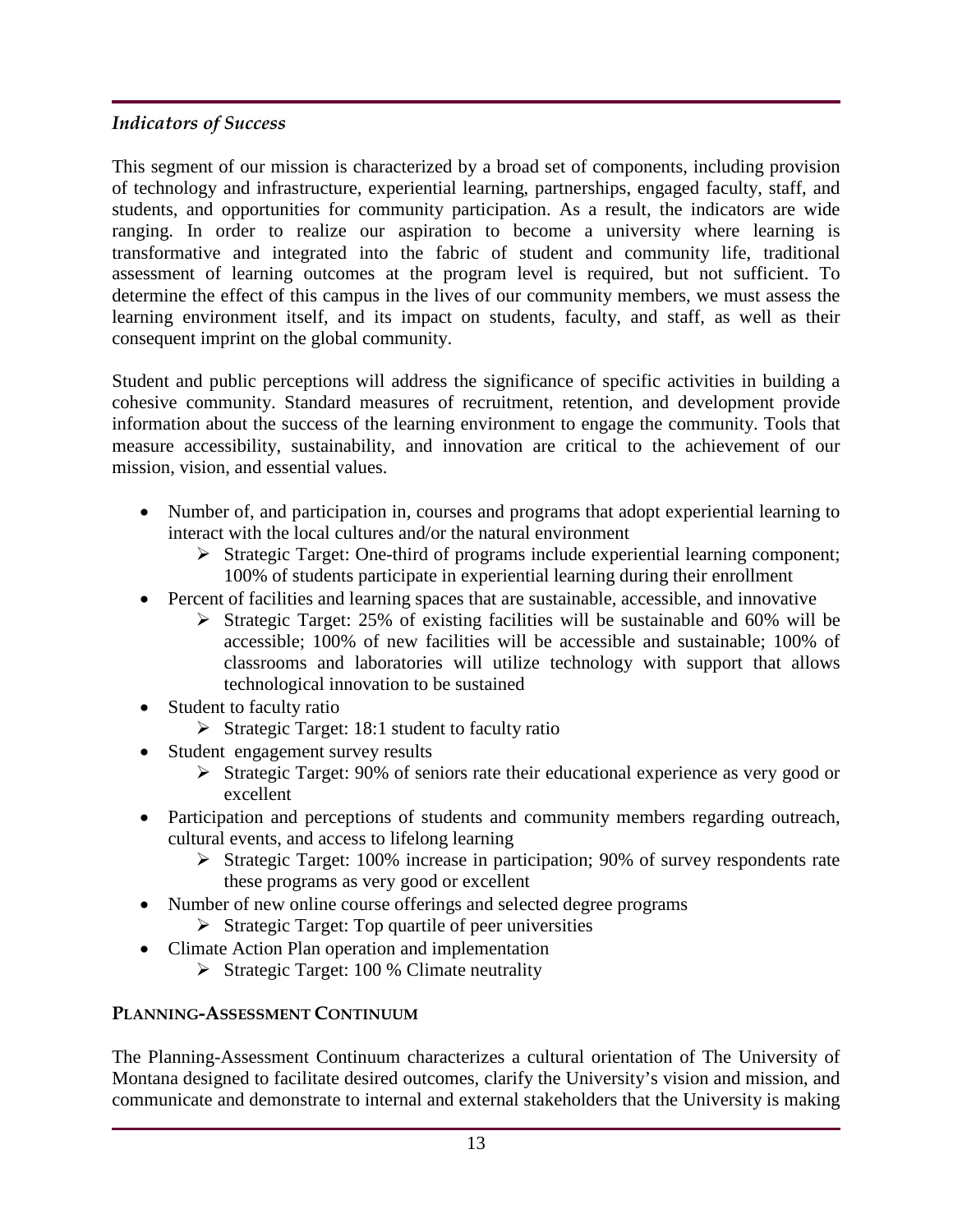the best use of its resources. The Planning-Assessment Continuum is both top down and bottom up. Executive leadership provides communication of mission and vision, clear and consistent processes, overarching mission-driven goals, equitably applied parameters, and rules enforcement, while faculty, staff, and students provide ideas, process improvements, work, action, and other vital contributions to the direction of the University. Important to the process are mechanisms that ensure transparency and meaningful, broad-based input and participation, including advisory committees, implementation teams, task forces, focus groups, and town hall discussions, as well as responsibility-centered budgeting. The process is integrated, transparent, and highly visible. The scope of these activities includes, but is not limited to:

- Institutional goals and priorities
- Programs
- Enrollment
- Fundraising
- Fiscal resources
- Human resources
- Capital resources, including debt financing and philanthropy
- Buildings (classrooms, labs, office, special use, event, and support space)
- Information technology (instruction and research technology, computers, networks, enterprise systems, and linkage to external and shared data sources)

## *Objectives:*

- Linkage of plans and resources
- Transparent and participative processes throughout the cycle
- Data-driven decisions and goal-setting
- Objective and timely assessment of outcomes

# *Indicators of Success*

The Planning-Assessment Continuum is the operational strategic issue for UM. All budgets and assessment processes are linked to the University's Strategic Plan.

- Budget allocation by goals
	- Strategic Target: Comprehensive reporting of budget allocations /alignment by strategic issues and objectives
- Funding of new initiatives
	- $\triangleright$  Strategic Target: 1.5% of General Funds budget allocated to new initiatives annually
- Constituent representation of faculty, students, staff, academic and executive leaders, alumni, and community; openness of meetings
	- $\triangleright$  Strategic Target: 100% compliance in comprehensive representation
- Degree of online public access to strategic plans, operating plans, and budget documents and annual documentation of allocation/program decisions
	- $\triangleright$  Strategic Target: 100% compliance in online accessibility to strategic and annual operating plans, operating budgets, and annual sector and institutional assessment reports; 100% compliance in transparency of budget allocation decisions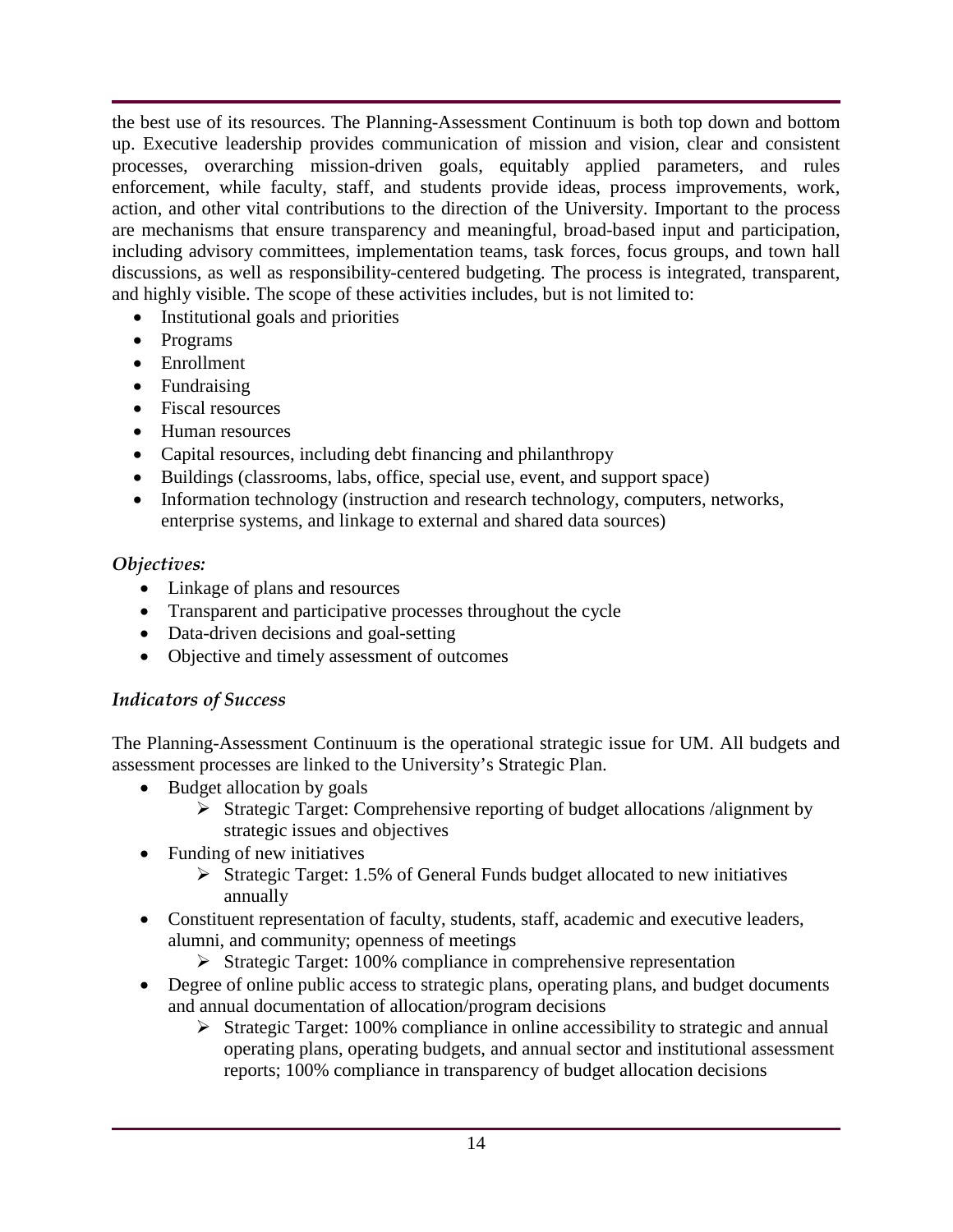- Annual update of the Strategic Plan, and subsequent budget allocations, based on environmental scan and institutional assessment
	- $\triangleright$  Strategic Target: 100% compliance
- Annual updates of sector and program plans
	- $\triangleright$  Strategic Target: 100% compliance
- Transparent adjustment of current budgets as indicated by enrollment, revenue, and expense variation
	- $\triangleright$  Strategic Target: 100% compliance
- Annual publication of the Institutional Assessment Report (including UM Report Card)
	- $\triangleright$  Strategic Target: 100% compliance
- Proportion of General Funds budget allocated to instruction, academic support, and student services
	- $\triangleright$  Strategic Target: 70% of General Funds budget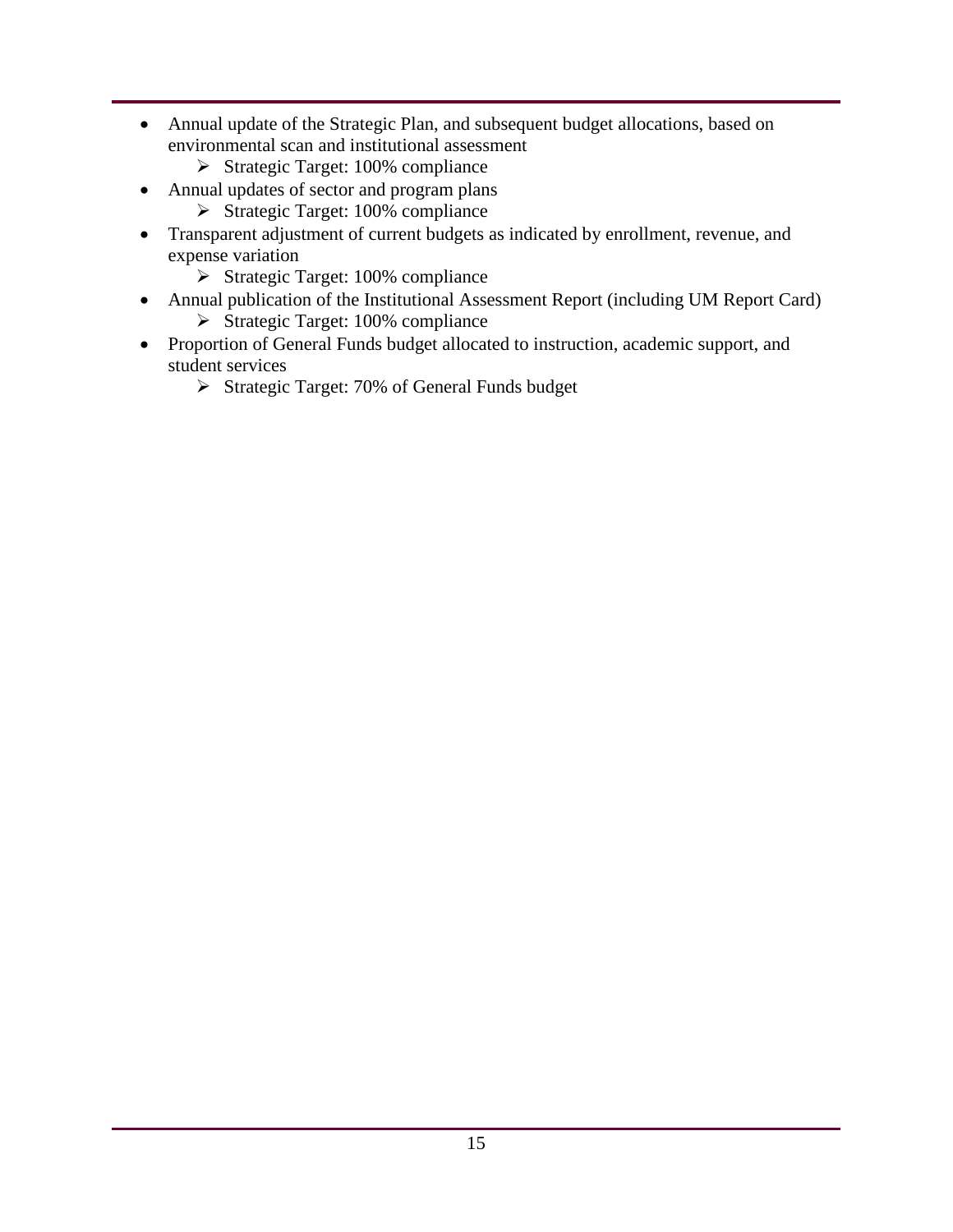# **BIENNIAL PRIORITIES FOR 2012/2013**

While The University of Montana Strategic Plan describes the University's aspirations through 2020, this statement of Biennial Priorities documents those aspects of the plan that will be the primary focus during 2012 and 2013, and identifies actions to be taken in order to make progress toward the longer term achievement of our mission and vision.

#### *PARTNERING FOR STUDENT SUCCESS*

*The University will help its students succeed academically and personally so they graduate well-prepared for their careers or further education.* More specifically, the University seeks to improve student retention and graduation rates through improved preparation, comprehensive engagement, and enhanced student support. These priorities collectively contribute to the success of students as they address the challenges of a post-secondary education. Over the next biennium, our priority within this strategic issue will be to improve freshman retention to 76% for baccalaureate students, and 58% for associate degree-seeking students. At the same time, we intend to improve six-year graduation rates to 50%, and associate degree graduation rates to 40%.

#### **In order to achieve these planned outcomes in Partnering for Student Success, we intend to:**

- Implement the recently approved admission standards;
- Expand dual credit offerings, the Montana Digital Academy, and align K-12 preparation programs with new admissions standards;
- Increase financial aid, scholarships, and grant opportunities for entering students;
- Establish an Office of Academic Enhancement to coordinate and expand opportunities for internships, study abroad, civic engagement, and undergraduate research;
- Establish two new Living/Learning communities; and
- Increase and enhance student employment opportunities.

## *EDUCATION FOR THE GLOBAL CENTURY*

*UM will offer an educational experience at all degree levels that provides graduates the foundation to make positive impacts on a world that is increasingly interconnected.* The University has identified key elements of its mission that will contribute to student achievement in a competitive global economy. By strengthening relevant and rigorous curricula, as well as university resources, the University will graduate students who will emerge as productive workers and leaders in the cultural and economic fabric of Montana and the world. By 2013, we expect to enroll 200 new students in the Global Leadership initiative, and anticipate that 65% of baccalaureate students will include a co-curricular, study abroad, or service learning experience in their undergraduate program. We also intend to enhance the competitiveness and placement of COT graduates in rewarding positions in the Montana economy.

#### **In order to achieve these planned outcomes in Education for the Global Century, we intend to:**

• Develop additional partnerships with Montana businesses;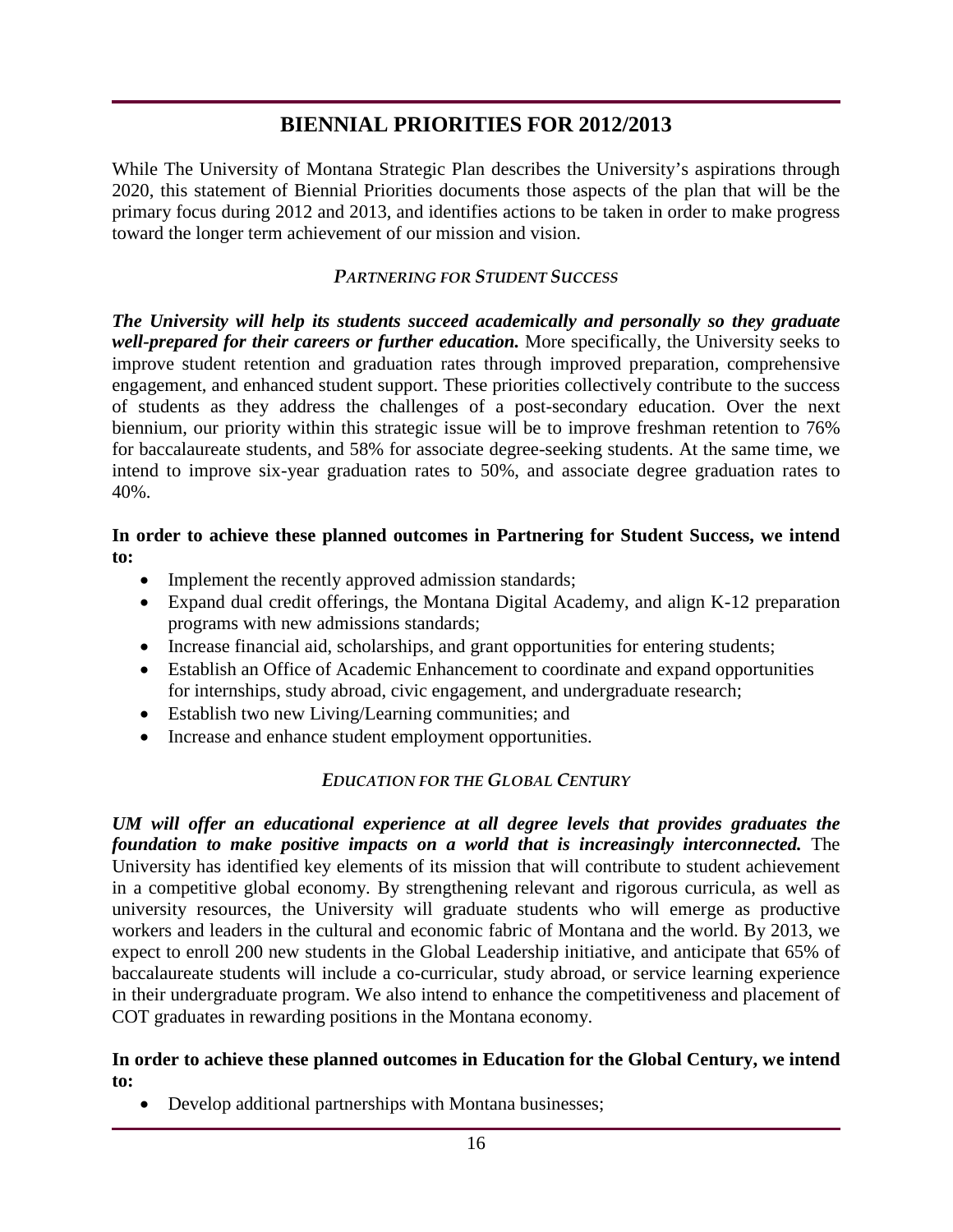- Develop a full community college mission for the COT;
- Establish a COT advising office and enhance academic advising to allow a seamless transition to a baccalaureate degree and also serve certificate and two-year degreeoriented students;
- Expand courses, credit and non-credit programming, and student services at the Bitterroot College Program in accordance with the BCP strategic plan;
- Launch a Global Leadership initiative for implementation of a baccalaureate big questions curriculum to be pursued simultaneously with a student's major, and implement capstone experiences for students, where appropriate;
- Implement new programs in Systems Ecology (M.S./Ph.D.), Materials Science (Ph.D. joint with Montana Tech), Middle School Mathematics (M.S.), and Special Education (M.Ed.);
- Increase funding for graduate stipends toward national levels, and review allocation of institutionally supported TAs/RAs; and
- Facilitate the formation of faculty groups interested in developing proposals for federal training grants for graduate education and assist in the development of the proposals.

## *DISCOVERY AND CREATIVITY*

*The University will transform discovery and creativity into knowledge, applications and experiences in ways that benefit the state, region, nation and world.* Within this critical aspect of its mission, the University will promote and cultivate a creative and research-intensive learning environment so that faculty and students may better serve and contribute to the society and economic ecosystems locally, regionally, and globally. Research and creativity are investments vital to the mission of the University and its aim in producing innovators and promoting exceptional scholarship. For the coming biennium, the University's focus will be to increase the number of faculty and student publications and prestigious awards, as well as to generate significant economic impact through spinoffs, business start-ups, and the resultant creation of new jobs.

#### **In order to achieve these planned outcomes in Discovery and Creativity to Serve Montana and the World, we intend to:**

- Designate programs of distinction for research and creative scholarship and begin to provide resources to move such programs to clear national prominence;
- Increase funding toward underfunded areas such as the Humanities and Fine Arts as addressed in the Research Strategic Plan;
- Develop systems to fund core facilities, studying the possibilities of cooperative arrangements on equipment and use with researchers at MSU and a blend of fees for service and state-base dollar:
- Carry out a National Council of University Research Administrators (NCURA) peer reviewed audit of Office of Research and Sponsored Programs (ORSP), and implement process changes as necessary to ensure that ORSP is focused on customer service; and
- Develop programs, such as intramural grants, and an institutional database of abstracts and grant activity by investigator and discipline to promote interdisciplinary dialogue and conversation to share research ideas and interests.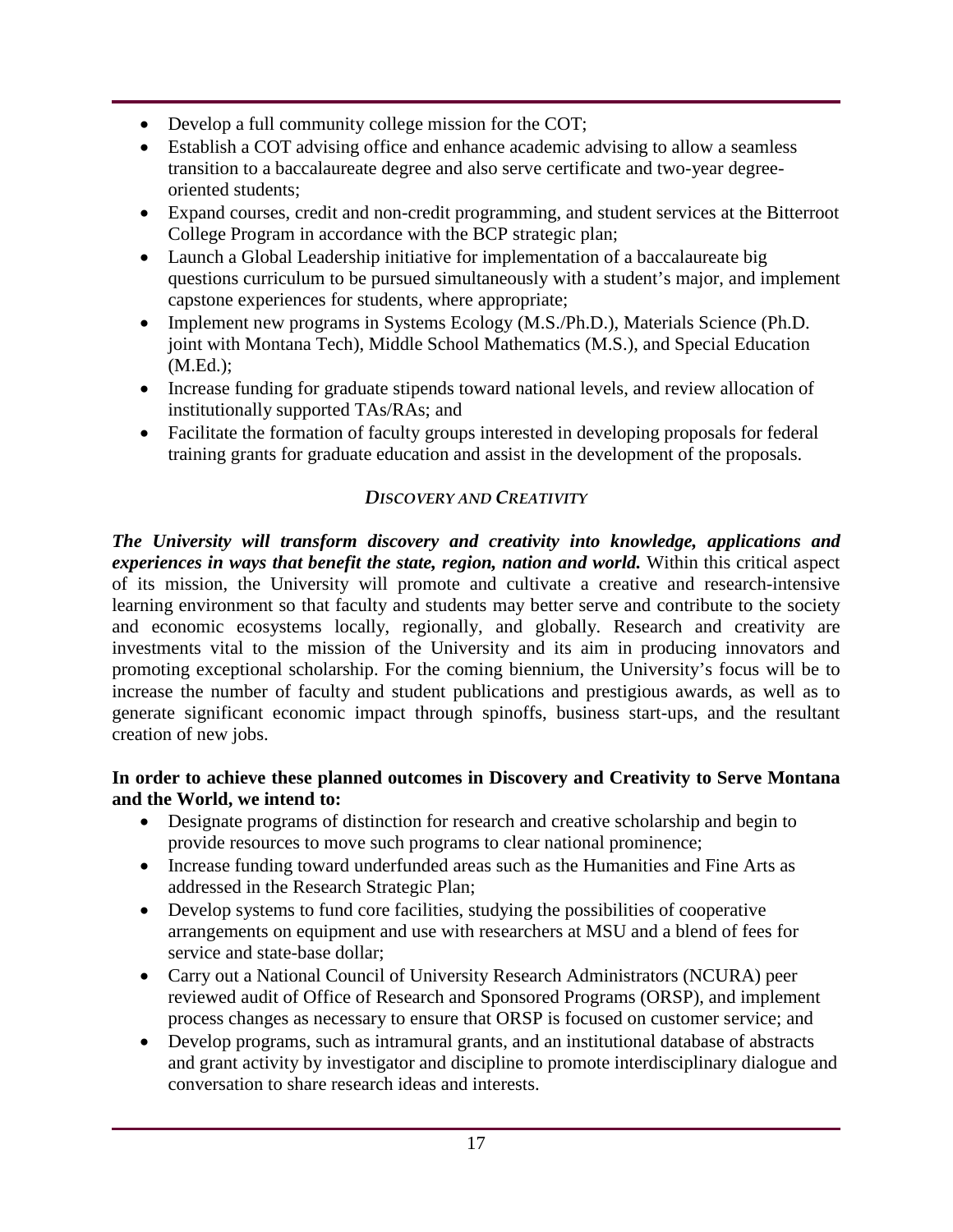#### *DYNAMIC LEARNING ENVIRONMENT*

*UM will enhance its character as a place where people are passionate about learning,*  discovery and growth. The University recognizes the vitality and energy it fosters on campus and within the surrounding community and region, and it will continue to promote an atmosphere of learning, engagement, and service, emphasizing the cultural richness of the Central Rockies. Moreover, it is the University's intent to continue to enhance this special place where a passion for learning is nurtured and empowered. For the coming biennium, the University's focus will be to identify and implement strategies to enhance facilities and campus practices to model sustainability, leadership, and diversity in its financial practices, its workforce and student body, and in its culture.

#### **In order to achieve these planned outcomes in promotion of the Dynamic Learning Environment, we intend to:**

- Implement a teaching excellence award for each college;
- Develop and implement a leadership training program for supervisors of faculty and staff;
- Construct a new facility for the COT;
- Develop new North and South Student Academic Centers (e.g. student athlete and library learning centers);
- Establish the Veterans Center to support veteran student needs;
- Develop a new strategic plan and a revised business model for online education;
- Implement a new women's sport within Intercollegiate Athletics;
- Hire a Diversity Coordinator to implement, monitor, and assess diversity initiatives; and
- Implement a UM Communication Plan that identifies and reinforces the UM brand through web and organizational communication management.

## *PLANNING-ASSESSMENT CONTINUUM*

*The University will model transparency, systematic communication and sound decisionmaking to ensure that resources are marshaled to achieve UM's mission.* In the 2012/2013 biennium, the priority will be to fully integrate this methodology into the fabric of decision making of the University.

#### **In order to achieve these planned outcomes in the Planning-Assessment Continuum, we intend to:**

- Implement the planning priorities outlined within this Strategic Plan using the planning, budgeting, implementation, and assessment committees to ensure transparent and focused decision making;
- Allocate at least 1.5% of the General Funds budget to new initiatives;
- Transparently mobilize contingency funds to respond to enrollment changes and operational priorities;
- Annually report on the linkage of institutional budget allocation by strategic goals and funding of new initiatives;